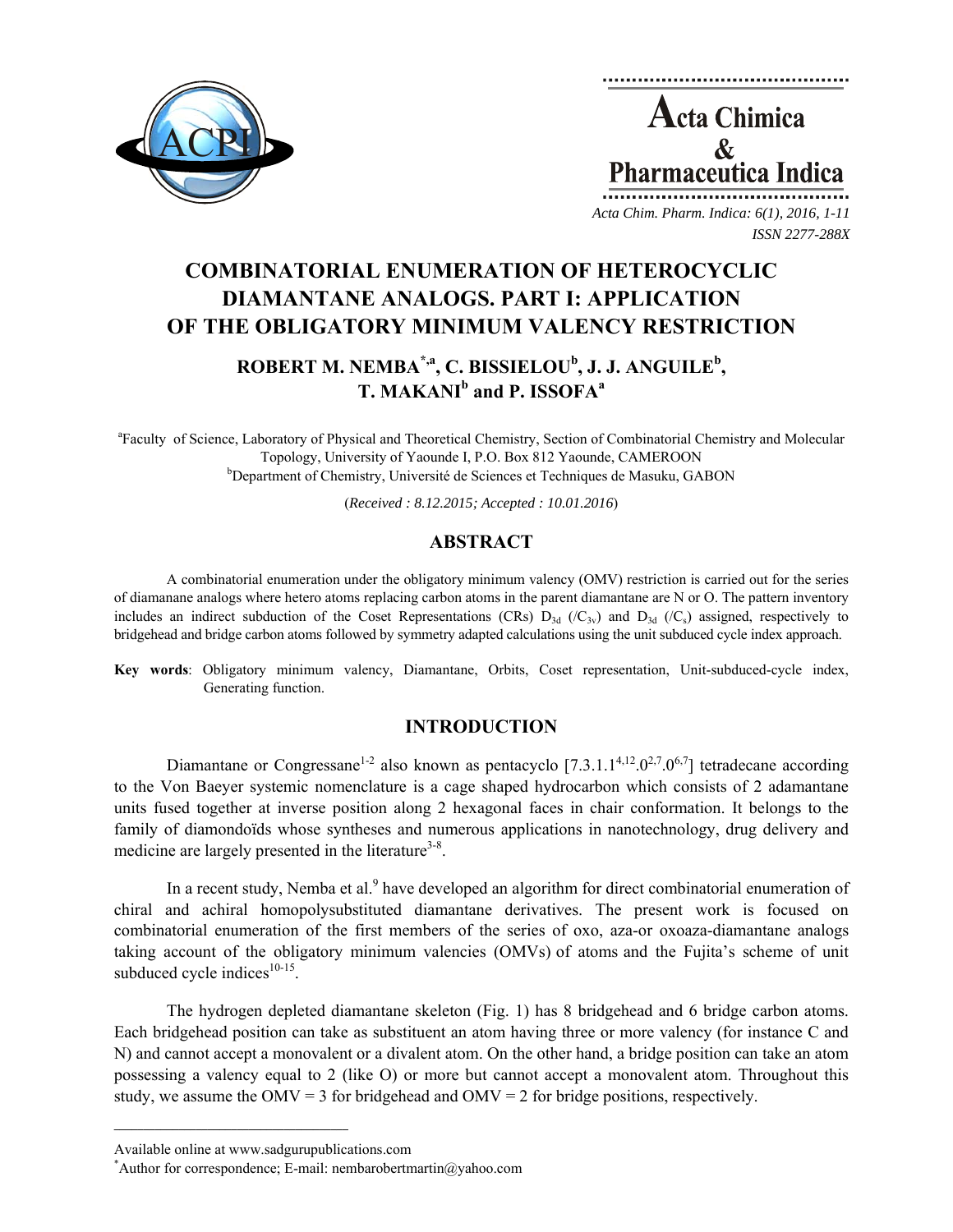#### **Mathematical formulation and computational method**

Let us consider the hydrogen depleted stereograph of Diamantane  $(C_{14}H_{20})$  in D<sub>3d</sub> symmetry shown in Fig. 1 where C atoms are indicated by numerical labels. The 8 bridgehead carbon atoms are partitioned into two orbits

 $\Delta_1 = \{4, 9\}$  and

 $\Delta_3 = \{1, 2, 6, 7, 11, 12\}$ 

while the bridge carbons form a single orbit

$$
\Delta_2 = \{3, 5, 8, 10, 13, 14\}
$$



#### **Fig. 1: Hydrogen depleted stereograph of diamantane with arrows reporting the OMV restriction**

The D<sub>3d</sub> symmetry point group of diamantane includes 12 symmetry operations detailed in Eq. 1:

$$
D_{3d} = \left\{ E, C_3, C_3^2, C_{2(1)}, C_{2(2)}, C_{2(3)}, i, S_6, S_6^5, \sigma_{d(1)}, \sigma_{d(2)}, \sigma_{d(3)} \right\}
$$
...(1)

The right hand side elements of Eq. 1 form six equivalence classes given in Eq. 2:

$$
\{E\}, \Big\{C_3, C_3^2\Big\}, \Big\{C_{2(1)}, C_{2(2)}, C_{2(3)}\Big\}, \{i\}, \Big\{S_6, S_6^5\Big\}, \Big\{\sigma_{d(1)}, \sigma_{d(2)}, \sigma_{d(3)}\Big\} \qquad \dots (2)
$$

whose elements combine and generate a non redundant set of subgroups<sup>15-16</sup> for  $D_{3d}$  denoted SSG<sub>D3d</sub> given in Eq. 3:

$$
SSG_{D_{3d}} = \{C_1, C_2, C_i, C_s, C_3, C_{2h}, D_3, C_{3v}, S_6, D_{3d}\}\qquad \qquad \dots (3)
$$

The  $SSG_{D_{3d}}$  is used to construct the sequence of coset representations for  $D_{3d}$  denoted  $SCR_{D_{3d}}$  listed in Eq. 4:

$$
SCR_{D_{3d}} = \begin{cases} D_{3d}((C_1), D_{3d}((C_2), D_{3d}((C_1), D_{3d}((C_s), D_{3d}((C_3), D_{3d}((C_{2h}), D_{3d}((C_{2h})), D_{3d}((D_{3h}))) \times D_{3d}((D_{3h}), D_{3d}((D_{3h}), D_{3d}((D_{3h})) \times D_{3d}((D_{3h})) \times D_{3d}((D_{3h}), D_{3d}((D_{3h})) \times D_{3d}((D_{3h}), D_{3d}((D_{3h}), D_{3d}((D_{3h}), D_{3d}((D_{3h}), D_{3d}((D_{3h}), D_{3d}((D_{3h}), D_{3d}((D_{3h}), D_{3d}((D_{3h}), D_{3d}((D_{3h}), D_{3d}((D_{3h}), D_{3d}((D_{3h}), D_{3d}((D_{3h}), D_{3d}((D_{3h}), D_{3d}((D_{3h}), D_{3d}((D_{3h}), D_{3d}((D_{3h}), D_{3d}((D_{3h}), D_{3d}((D_{3h}), D_{3d}((D_{3h}), D_{3d}((D_{3h}), D_{3d}((D_{3h}), D_{3d}((D_{3h}), D_{3d}((D_{3h}), D_{3d}((D_{3h}), D_{3d}((D_{3h}), D_{3d}((D_{3h}), D_{3d}((D_{3h}), D_{3d}((D_{3h}), D_{3d}((D_{3h}), D_{3d}((D_{3h}), D_{3d}((D_{3h}), D_{3d}((D_{3h}), D_{3d}((D_{3h}), D_{3d}((D_{3h}), D_{3d}((D_{3h}), D_{3d}((D_{3h}), D_{3d}((D_{3h}), D_{3d}((D_{3h}), D_{3d}((D_{3h}), D_{3d}((D_{3h}), D_{3d}((D_{3h}), D_{3d}((D_{3h}), D_{3d}((D_{3h}), D_{3d}((D_{3h}), D_{3d}((D_{3h}), D_{3d}((D_{3h}), D_{3d}((D_{3h}), D_{3d}((D_{3h}), D_{3d}((D_{3h}), D_{3d}((D_{3h}), D_{3d}((D_{3h}), D_{3d}((D_{3h}), D_{3d}((D_{3h}), D_{3d}
$$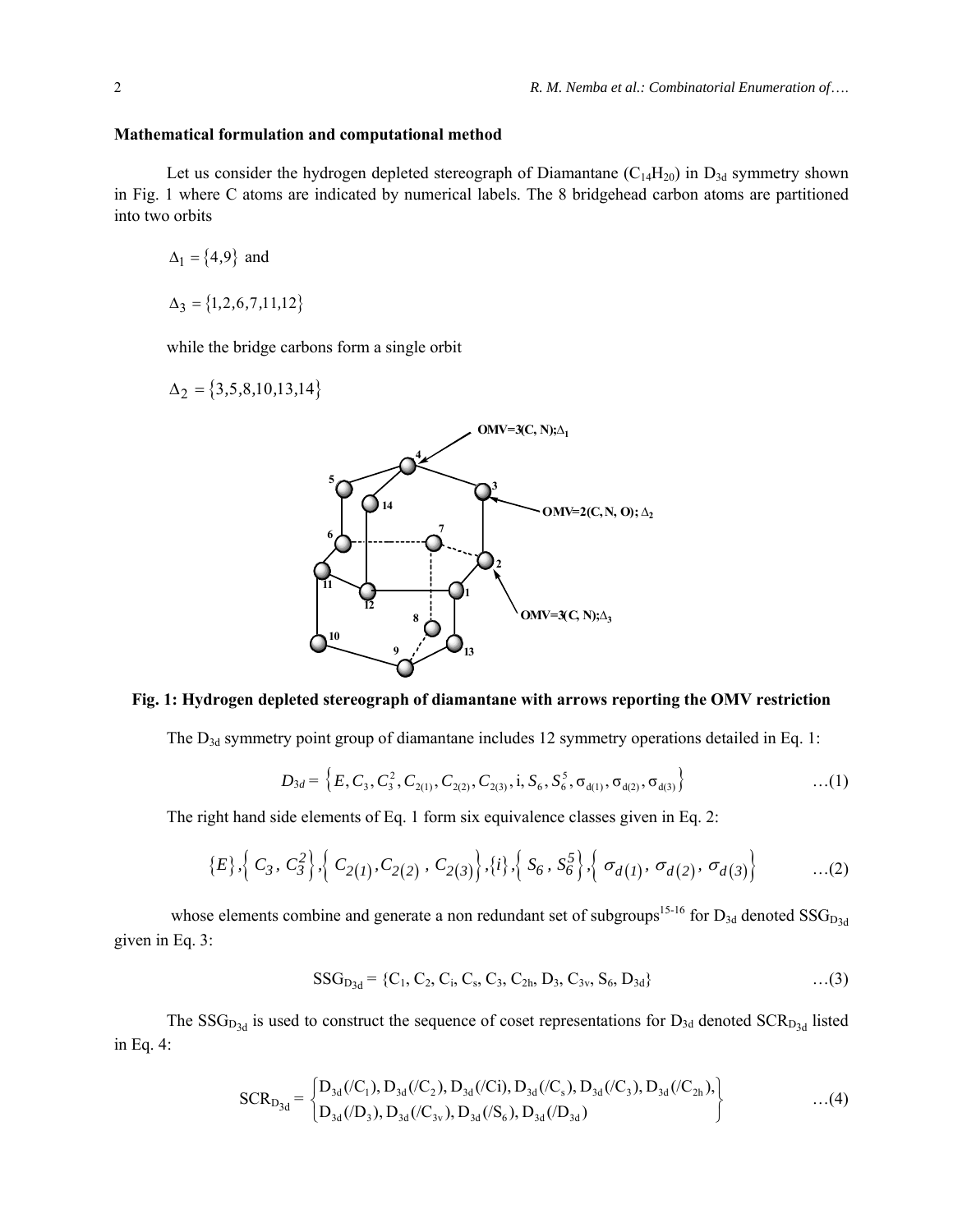The explicit forms of these different coset representations (CRs) are given as follows:

$$
D_{3d} (/C_1) = C_1 E + C_1 C_3 + C_1 C_3^2 + C_1 C_{2(1)} + C_1 C_{2(2)} + C_1 C_{2(3)} + C_1 i + C_1 S_6 + C_1 S_6^5
$$
  
+ C\_1 \sigma\_{d(1)} + C\_1 \sigma\_{d(2)} + C\_1 \sigma\_{d(3)} \qquad ...(5)

$$
D_{3d} \left( /C_2 \right) = C_2 E + C_2 C_{2(2)} + C_2 C_{2(3)} + C_2 i + C_2 S_6 + C_2 S_6^5 \tag{6}
$$

$$
D_{3d} (/C_s) = C_s E + C_s C_3 + C_s C_3^2 + C_s C_{2(1)} + C_s C_{2(2)} + C_s C_{2(3)} \qquad \qquad \dots (7)
$$

$$
D_{3d} ( /C_i) = C_i E + C_i C_3 + C_i C_3^2 + C_i C_{2(1)} + C_i C_{2(2)} + C_i C_{2(3)} \qquad \qquad \dots (8)
$$

$$
D_{3d} ((C_3) = C_3 E + C_3 C_{2(1)} + C_3 S_6 + C_3 \sigma_{d(1)} \qquad \qquad \dots (9)
$$

$$
D_{3d} (/C_{2h}) = C_{2h} E + C_{2h} C_3 + C_{2h} C_3^2
$$
...(10)

$$
D_{3d} (D_{3d}) = D_3 E + D_3 S_6 \qquad \qquad \dots (11)
$$

$$
D_{3d} (/C_{3v}) = C_{3v} E + C_{3v} C_{2(1)}
$$
...(12)

$$
D_{3d} (S_6) = S_6 E + S_6 C_{2(1)} \qquad \qquad \dots (13)
$$

$$
D_{3d} (D_{3d}) = D_{3d} E
$$
...(14)

To permute the elements of each CR, we multiply the right hand side terms of Eqs. 5-14 by each symmetry operation of D<sub>3d</sub>. Such operations allow obtaining a row vector of marks (i.e. numbers of invariant elements) assign to each CR. The ten row vectors of marks generated by these operations form the table of marks for  $D_{3d}$  denoted  $M_{D_{3d}}$  given hereafter:

|         | $\begin{pmatrix} 12 & 0 & 0 & 0 & 0 & 0 & 0 & 0 & 0 & 0 \end{pmatrix}$ |                  |                  |                                                 |                     |                |                                 |                          |                          |                                    |
|---------|------------------------------------------------------------------------|------------------|------------------|-------------------------------------------------|---------------------|----------------|---------------------------------|--------------------------|--------------------------|------------------------------------|
| $M_{I}$ | 6                                                                      | $\overline{2}$   |                  | $0 \t0 \t0 \t0 \t0 \t0 \t0 \t0$                 |                     |                |                                 |                          |                          |                                    |
|         | 6                                                                      | $\mathbf{0}$     | $\overline{2}$   |                                                 |                     |                | $0 \t 0 \t 0 \t 0 \t 0$         |                          | $\overline{\phantom{0}}$ | $\begin{array}{c c} 0 \end{array}$ |
|         | 6                                                                      | $\boldsymbol{0}$ |                  | $\begin{matrix} 0 & 6 & 0 & 0 & 0 \end{matrix}$ |                     |                |                                 | $\overline{\phantom{0}}$ | $\overline{\phantom{0}}$ | $\vert 0 \vert$                    |
|         | $\overline{4}$                                                         | $\boldsymbol{0}$ | $\boldsymbol{0}$ |                                                 |                     |                | $0\quad 4\quad 0\quad 0\quad 0$ |                          | $\overline{\phantom{0}}$ | $\vert 0 \vert$                    |
|         | $3 \quad 1$                                                            |                  | $\mathbf{1}$     |                                                 | $3 \quad 0 \quad 1$ |                | $\mathbf{0}$                    | $0\quad 0$               |                          | $\begin{array}{c c} 0 \end{array}$ |
|         | $\overline{2}$                                                         | $\overline{0}$   | $\overline{2}$   |                                                 |                     |                | $0 \t2 \t0 \t2 \t0$             |                          | $\overline{\phantom{0}}$ | $\vert 0 \vert$                    |
|         | $\overline{2}$                                                         | $\overline{2}$   | $\boldsymbol{0}$ |                                                 |                     |                | 0 2 0 0 2 0                     |                          |                          | $\begin{array}{c c} 0 \end{array}$ |
|         | $\overline{2}$                                                         | $\boldsymbol{0}$ | $\boldsymbol{0}$ |                                                 |                     |                | $2\quad 2\quad 0\quad 0\quad 0$ |                          | $2 \quad 0$              |                                    |
|         |                                                                        |                  |                  |                                                 | $\mathbf{1}$        | $\overline{1}$ | $\mathbf{1}$                    | $\mathbf{1}$             | $\mathbf{1}$             | 1)                                 |

The inverse of this mark table denoted  $M_{D_{3d}}^{-1}$  is derived from Eq. 15:

$$
M_{D_{3d}} \times M_{D_{3d}}^{-1} = I \qquad ...(15)
$$

where I represents the 10 x 10 identity matrix.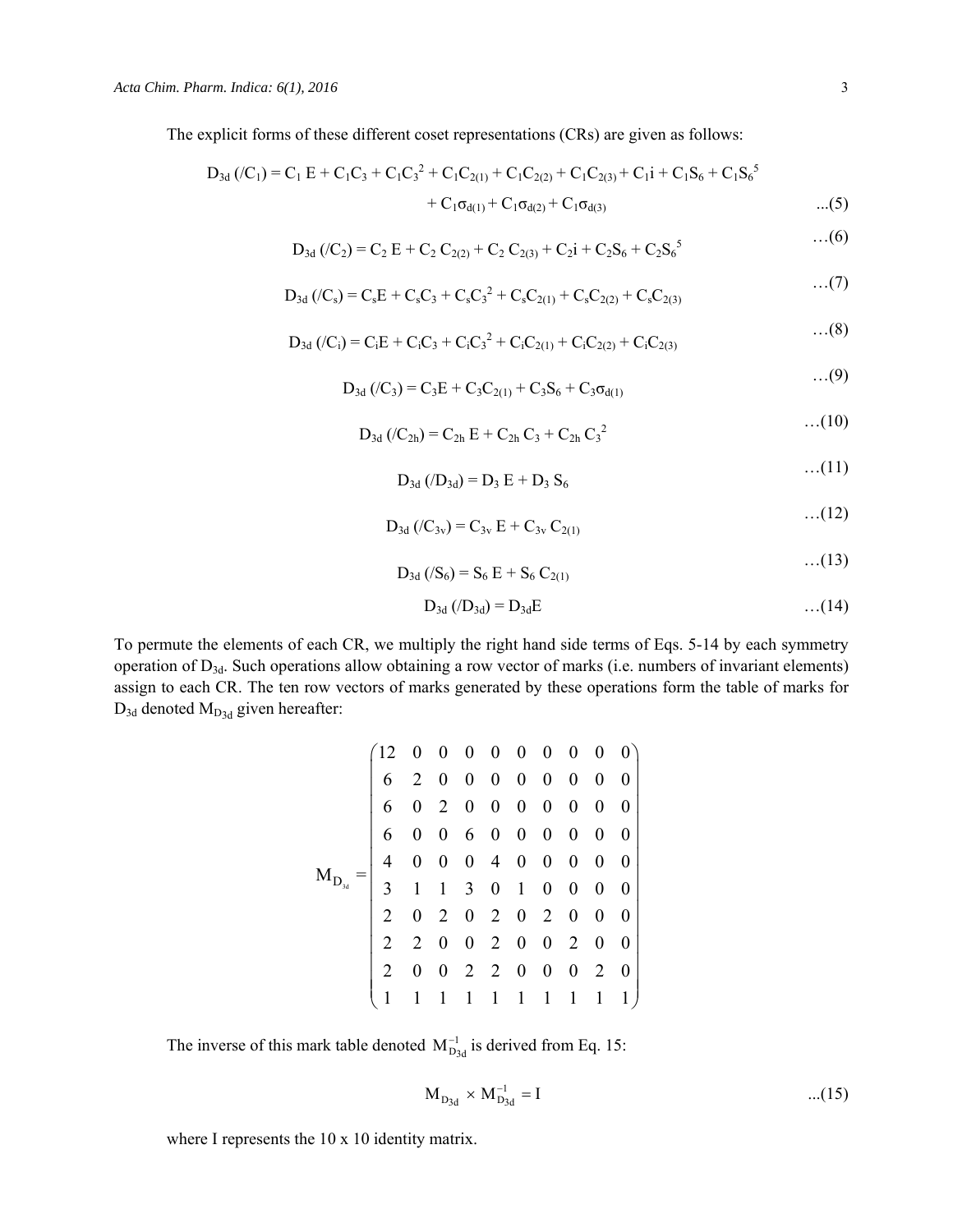$$
M_{D_{3a}}^{-1} = \begin{pmatrix}\n\frac{1}{12} & 0 & 0 & 0 & 0 & 0 & 0 & 0 & 0 & 0 \\
-\frac{1}{4} & \frac{1}{2} & 0 & 0 & 0 & 0 & 0 & 0 & 0 & 0 \\
-\frac{1}{4} & 0 & \frac{1}{2} & 0 & 0 & 0 & 0 & 0 & 0 & 0 \\
-\frac{1}{12} & 0 & 0 & \frac{1}{6} & 0 & 0 & 0 & 0 & 0 & 0 \\
\frac{1}{12} & -\frac{1}{2} & -\frac{1}{2} & -\frac{1}{2} & 0 & 1 & 0 & 0 & 0 & 0 \\
\frac{1}{4} & 0 & -\frac{1}{2} & 0 & -\frac{1}{4} & 0 & \frac{1}{2} & 0 & 0 & 0 \\
\frac{1}{4} & -\frac{1}{2} & 0 & 0 & -\frac{1}{4} & 0 & \frac{1}{2} & 0 & 0 & 0 \\
\frac{1}{12} & 0 & 0 & -\frac{1}{6} & -\frac{1}{4} & 0 & 0 & \frac{1}{2} & 0 & 0 \\
\frac{1}{12} & 0 & 0 & -\frac{1}{6} & -\frac{1}{4} & 0 & 0 & 0 & \frac{1}{2} & 0 \\
-\frac{1}{2} & \frac{1}{2} & \frac{1}{2} & \frac{1}{2} & \frac{1}{2} & -1 & -\frac{1}{2} & -\frac{1}{2} & -\frac{1}{2} & 1\n\end{pmatrix}
$$

To assign an appropriate CR to  $\Delta_1$ ,  $\Delta_2$  and  $\Delta_3$ , we find the largest subgroup that keeps the elements of each orbit invariant. The elements of  $\Delta_1$  are invariant under the  $C_{3v}$  subgroup action and similarly those of the orbits  $\Delta_2$  and  $\Delta_3$  are kept unchanged by C<sub>s</sub>. The coset representation assigned to  $\Delta_1$  is therefore  $D_{3d}$  (/C<sub>3v</sub>) and that one governing  $\Delta_2$  and  $\Delta_3$  is denoted  $D_{3d}$  (/C<sub>s</sub>).

### **RESULTS AND DISCUSSION**

In this work, we have used Fujita's<sup>10-15</sup> mathematical approach to calculate the subduction of coset representations  $D_{3d}$  (/C<sub>3v</sub>) and  $D_{3d}$  (/C<sub>s</sub>) by all subgroups of  $D_{3d}$ . These operations are symbolized by Eq. 16-18:

$$
D_{3d} ( /C_{3v} ) \downarrow G_i = \beta_{ij} G_i ( /G_j ) \qquad \qquad \ldots (16)
$$

$$
D_{3d} (/C_s) \downarrow G_i = \beta_{ik} G_i (/G_k) \qquad \qquad \dots (17)
$$

$$
D_{3d} ( /C_s) \downarrow G_i = \beta_{ij} G_i ( /G_j) + \beta_{il} G_i ( /G_l) \qquad \qquad \dots (18)
$$

where  $(G_i, G_k, G_l) \in SSG_{D_{3d}}$ . Then the right hand side terms of Eqs. 16-18 are transformed into unit subduced cycle indices (USCIs)  $S_{d_i}^{\beta_i}$ ,  $f_{d_i}^{\beta_i}$  and  $f_{d_{i j}}^{\beta_{i j}} \times f_{d_{i l}}^{\beta_{i l}}$  $f_{d_{ij}}^{\beta_{ij}} \times f_{d_{il}}^{\beta_{il}}$  given in Eqs. 19-21, respectively.

$$
D_{3d} (/C_{3v}) \downarrow G_i = \beta_{ij} G_i (/G_j) \rightarrow S_{d_{ij}}^{\beta_{ij}} \text{ for } \Delta_1 \qquad \qquad \dots (19)
$$

$$
D_{3d}(\langle C_{s}\rangle \downarrow G_{i} = \begin{cases} \beta_{ir}G_{i}(\langle G_{r}\rangle \rightarrow f_{d_{ir}}^{\beta_{ir}} \\ \beta_{ik}G_{i}(\langle G_{k}\rangle + \beta_{il}G_{i}(\langle G_{1}\rangle \rightarrow f_{d_{ir}}^{\beta_{ik}} f_{d_{il}}^{\beta_{il}} \end{cases} \text{ for } \Delta_{2} \qquad \qquad ...(20)
$$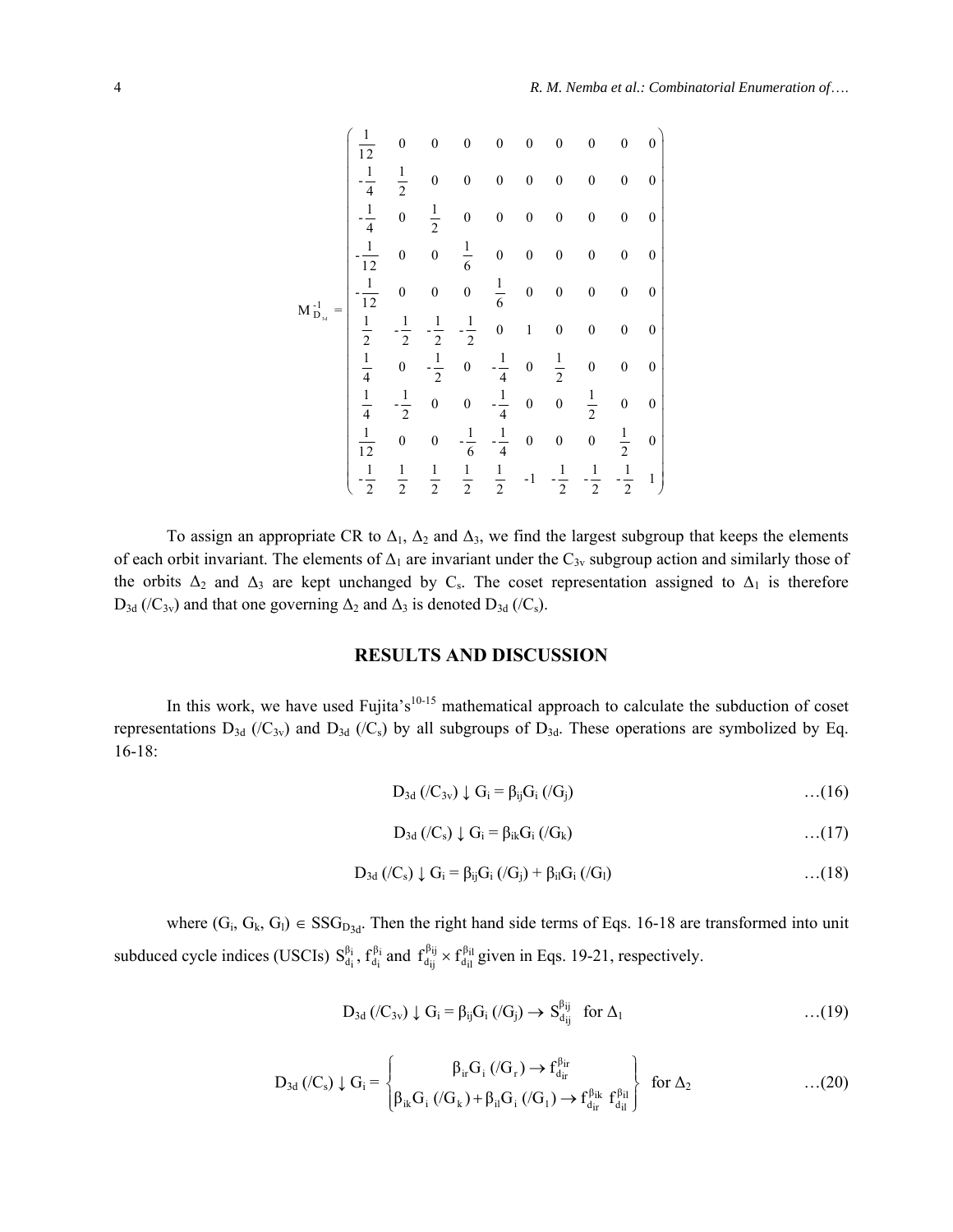$$
D_{3d}(\mathcal{K}_{s}) \downarrow G_{i} = \begin{cases} \beta_{ir}G_{i}(\mathcal{K}_{r}) \rightarrow S_{d_{ir}}^{\beta_{ir}} \\ \beta_{ik}G_{i}(\mathcal{K}_{k}) + \beta_{il}G_{i}(\mathcal{K}_{l}) \rightarrow S_{d_{ir}}^{\beta_{ik}} S_{d_{il}}^{\beta_{il}} \end{cases} \text{ for } \Delta_{3} \qquad \qquad ...(21)
$$

The superscripts  $\beta_{ij}$ ,  $\beta_{ik}$ ,  $\beta_{ir}$  and  $\beta_{il}$  in eqs. 16-21 are subduction's coefficients and the subscripts are derived from the ratios  $d_{ij} = \frac{|G_i|}{|G_i|}$ ,  $\frac{1}{\sqrt{2}}$ ,  $d_{ik} = \frac{|G_i|}{|G_k|}$ ,  $\frac{1}{k}$ ,  $d_{ir} = \frac{|\mathbf{O}_i|}{|G_r|}$ G  $\frac{G_i}{G_r}$  and  $d_{il} = \frac{|G_i|}{|G_l|}$ ,  $\frac{1}{\sqrt{1}}$ , where  $|G_i|, |G_j|, |G_k|, |G_k|, |G_r|$  and  $|G_1|$  are the cardinalities of the respective subgroups. The subductions and the USCIs obtained are reported in Table 1 for the orbits  $\Delta_1$ ,  $\Delta_2$  and  $\Delta_3$ . Note that global USCIs are derived from Eq. 22:

$$
S_{d_{ij}}^{\beta_{ij}+} \times S_{d_{ik}}^{\beta_{ik}} \times f_{d_{il}}^{\beta_{il}} = S_{d_{ij}}^{\beta_{ij}+\beta_{ik}} \times f_{d_{il}}^{\beta_{il}} \text{ if } d_{ij} = d_{ik} \qquad \qquad \dots (22)
$$

For example the global USCI for the subsymmetry  $C_1$  is :  $S_1^2 \times f_1^6 \times S_1^6 = S_1^8 f_1^6$ 

In order to solve our enumeration problem let us consider  $L = \{C, N, O\}$  as a set of ligands to be put in distinct ways among the bridgehead and bridge positions of diamantane. According to the OMV restriction of the orbits we attribute to these ligands the following weights:

$$
\omega_{\Delta_1}(C) = 1
$$
,  $\omega_{\Delta_1}(N) = x$  and  $\omega_{\Delta_1}(O) = 0$  for  $\Delta_1$   
 $\omega_{\Delta_2}(C) = 1$ ,  $\omega_{\Delta_2}(N) = x$  and  $\omega_{\Delta_2}(O) = y$  for  $\Delta_2$   
 $\omega_{\Delta_3}(C) = 1$ ,  $\omega_{\Delta_3}(N) = x$  and  $\omega_{\Delta_3}(O) = 0$  for  $\Delta_3$ 

We have considered the following ligand inventories:

$$
S_d = 1 + x^d
$$
 for  $\Delta_1$  and  $\Delta_3$ 

and

$$
f_d = 1 + x^d + y^d
$$
 for  $\Delta_2$ 

## Table 1: Subductions of CRs  $D_{3d}$  (/C<sub>3v</sub>) and  $D_{3d}$  (/C<sub>s</sub>) and their resulting USCIs

|                                                                                               | $\Delta_2 = \Delta_3$                                                                        | $\Delta_1$ $\Delta_2$ $\Delta_3$ | Global<br><b>USCIs</b>                  |
|-----------------------------------------------------------------------------------------------|----------------------------------------------------------------------------------------------|----------------------------------|-----------------------------------------|
| $D_{3d}$ (/C <sub>3v</sub> ) $\downarrow$ C <sub>1</sub> = 2C <sub>1</sub> (/C <sub>1</sub> ) | $D_{3d}$ (/C <sub>s</sub> ) $\downarrow$ C <sub>1</sub> = 6C <sub>1</sub> (/C <sub>1</sub> ) |                                  | $S_1^2$ $f_1^6$ $S_1^6$ $S_1^8$ $f_1^6$ |
| $D_{3d}$ (/C <sub>3v</sub> ) $\downarrow$ C <sub>2</sub> = C <sub>2</sub> (/C <sub>1</sub> )  | $D_{3d}$ (/C <sub>s</sub> ) $\downarrow$ C <sub>2</sub> = 3C <sub>2</sub> (/C <sub>1</sub> ) |                                  | $S_2^1$ $f_2^3$ $S_2^3$ $S_2^4$ $f_2^3$ |

Cont…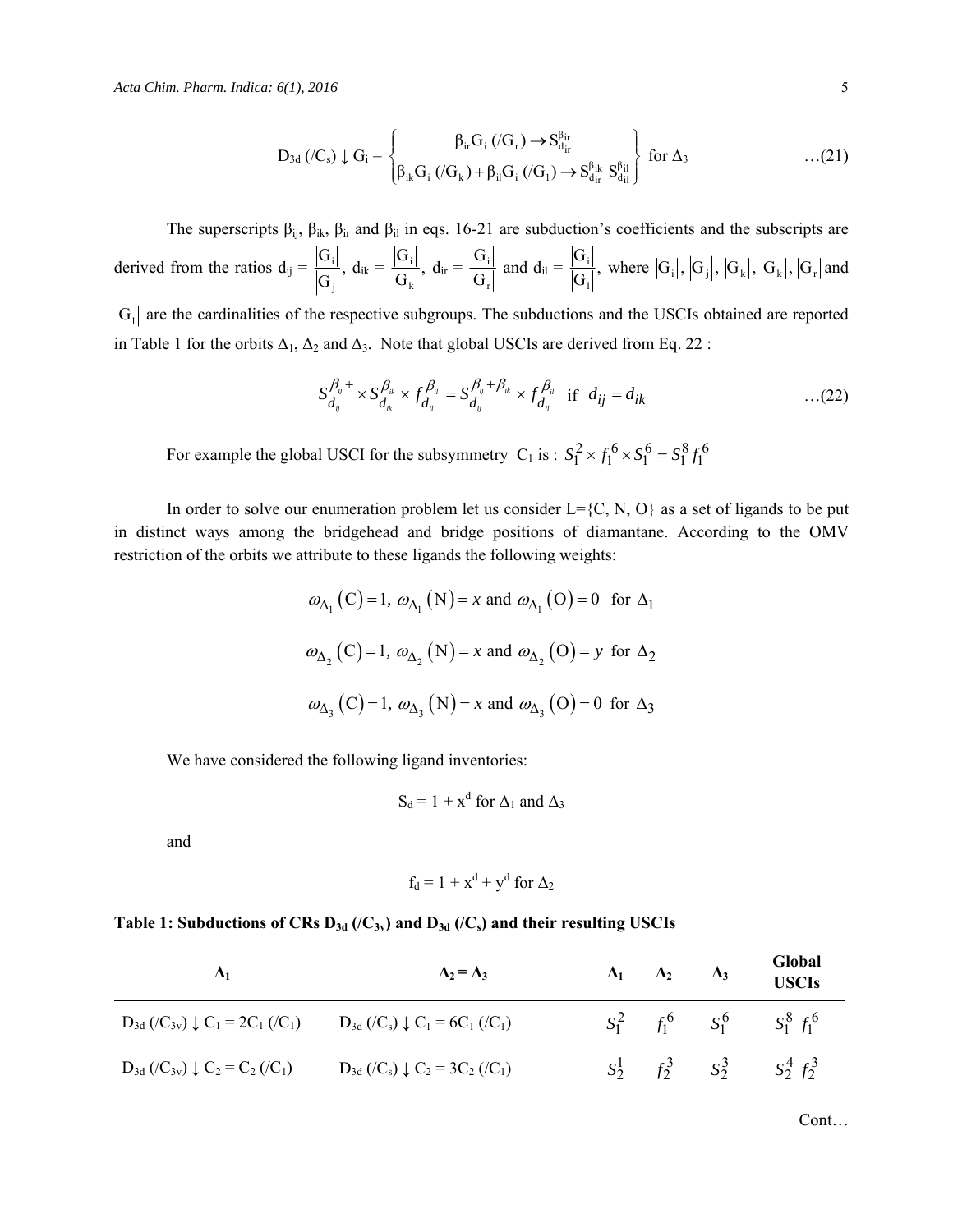| $\Delta_1$                                                                                       | $\Delta_2 = \Delta_3$                                                                                                              | $\Delta_1$ | $\Delta_2$       | $\Delta_3$   | Global<br><b>USCIs</b>                                |
|--------------------------------------------------------------------------------------------------|------------------------------------------------------------------------------------------------------------------------------------|------------|------------------|--------------|-------------------------------------------------------|
| $D_{3d}$ (/C <sub>3v</sub> ) $\downarrow$ C <sub>s</sub> = 2C <sub>s</sub> (/C <sub>s</sub> )    | $D_{3d}$ (/C <sub>s</sub> ) $\downarrow$ C <sub>s</sub> = 2C <sub>s</sub> (/C <sub>s</sub> ) + 2C <sub>s</sub> (/C <sub>1</sub> )  | $S_1^2$    |                  |              | $f_1^2 f_2^2$ $S_1^2 S_2^2$ $S_1^4 S_2^2 f_1^2 f_2^2$ |
| $D_{3d}$ (/C <sub>3v</sub> ) $\downarrow$ C <sub>i</sub> = C <sub>i</sub> (/C <sub>1</sub> )     | $D_{3d}$ (/C <sub>s</sub> ) $\downarrow$ C <sub>i</sub> = 3C <sub>i</sub> (/C <sub>1</sub> )                                       |            | $S_2^1 \t f_2^3$ | $S_2^3$      | $S_2^4 f_2^3$                                         |
| $D_{3d}$ (/C <sub>3y</sub> ) $\downarrow$ C <sub>3</sub> = 2C <sub>3</sub> (/C <sub>3</sub> )    | $D_{3d}$ (/C <sub>s</sub> ) $\downarrow$ C <sub>3</sub> = 2C <sub>3</sub> (/C <sub>1</sub> )                                       | $S_1^2$    | $f_3^2$          | $S_3^2$      | $S_1^2 S_3^2 f_3^2$                                   |
| $D_{3d}$ (/C <sub>3v</sub> ) $\downarrow$ C <sub>2h</sub> = C <sub>2h</sub> (/C <sub>s</sub> )   | $D_{3d}$ (/C <sub>s</sub> ) $\downarrow$ C <sub>2h</sub> = C <sub>2h</sub> (/C <sub>1</sub> ) + C <sub>2h</sub> (/C <sub>s</sub> ) | $S_2^1$    | $f_2^1 f_4^1$    | $S_2^1S_4^1$ | $S_2^2 S_4^1 f_2^1 f_4^1$                             |
| $D_{3d}$ (/C <sub>3v</sub> ) $\downarrow$ C <sub>3v</sub> = 2C <sub>3v</sub> (/C <sub>3v</sub> ) | $D_{3d}$ (/C <sub>s</sub> ) $\downarrow$ C <sub>3v</sub> = 2C <sub>3v</sub> (/C <sub>s</sub> )                                     | $S_1^2$    | $f_3^2$          | $S_3^2$      | $S_1^2 S_3^2 f_3^2$                                   |
| $D_{3d}$ (/C <sub>3v</sub> ) $\downarrow$ $D_3 = D_3$ (/C <sub>3</sub> )                         | $D_{3d}$ (/C <sub>s</sub> ) $\downarrow$ D <sub>3</sub> = D <sub>3</sub> (/C <sub>1</sub> )                                        | $S_2^1$    | $f_6^1$          | $S_6^1$      | $S^1_2 S^1_6 f^1_6$                                   |
| $D_{3d}$ (/C <sub>3v</sub> ) $\downarrow$ S <sub>6</sub> = S <sub>6</sub> (/C <sub>3</sub> )     | $D_{3d}$ (/C <sub>s</sub> ) $\downarrow$ S <sub>6</sub> = S <sub>6</sub> (/C <sub>1</sub> )                                        | $S_2^1$    | $f_6^1$          | $S_6^1$      | $S_2^1 S_6^1 f_6^1$                                   |
| $D_{3d}$ (/C <sub>3y</sub> ) $\downarrow$ $D_{3d} = D_{3d}$ (/C <sub>3y</sub> )                  | $D_{3d}$ (/C <sub>s</sub> ) $\downarrow$ $D_{3d} = D_{3d}$ (/C <sub>s</sub> )                                                      | $S_2^1$    | $f_6^1$          | $S_6^1$      | $S_2^1 S_6^1 f_6^1$                                   |

To convert the global USCIs shown in table 2 into generating functions of type  $F(x, y)$  related to each subsymmetry  $G_i \subset D_{3d}$  as follows:

$$
S_{d_{ij}}^{\beta_{ij}+} \times S_{d_{ik}}^{\beta_{ik}} \times f_{d_{il}}^{\beta_{il}} \to F(x, y) = \left(1 + x^{d_{ij}}\right)^{\beta_{ij}} \left(1 + x^{d_{ik}}\right)^{\beta_{ik}} \left(1 + x^{d_{il}} + y^{d_{il}}\right)^{\beta_{il}} = \sum_{q_1, q_2} A_{q_1, q_2} x^{q_1} y^{q_2} \dots (23)
$$

**Table 2: Generating functions derived from global USCIs related to the subsymmetries of D3d**

| <b>Subsymmetries</b>     | <b>Global USCIs</b>       | Generating function $F(x, y)$             |
|--------------------------|---------------------------|-------------------------------------------|
| $C_1$                    | $S_1^8 f_1^6$             | $(1+x)^8(1+x+y)^6$                        |
| $C_i, C_2$               | $S_2^4 f_2^3$             | $(1+x^2)^4 (1+x^2+y^2)^3$                 |
| $C_{\rm s}$              | $S_1^4S_2^2f_1^2f_2^2$    | $(1+x)^4(1+x^2)^2(1+x+y)^2(1+x^2+y^2)^2$  |
| $C_3$ , $3v$             | $S_1^2S_3^2f_3^2$         | $(1+x)^2(1+x^3)^2(1+x^3+y^3)^2$           |
| $C_{2h}$                 | $S_2^2 S_4^1 f_2^1 f_4^1$ | $(1+x^2)^2 (1+x^4)(1+x^2+y^2)(1+x^4+y^4)$ |
| $D_3$ , $S_6$ , $D_{3d}$ | $S_2^1 S_6^1 f_6^1$       | $(1+x^2)(1+x^6)(1+x^6+y^6)$               |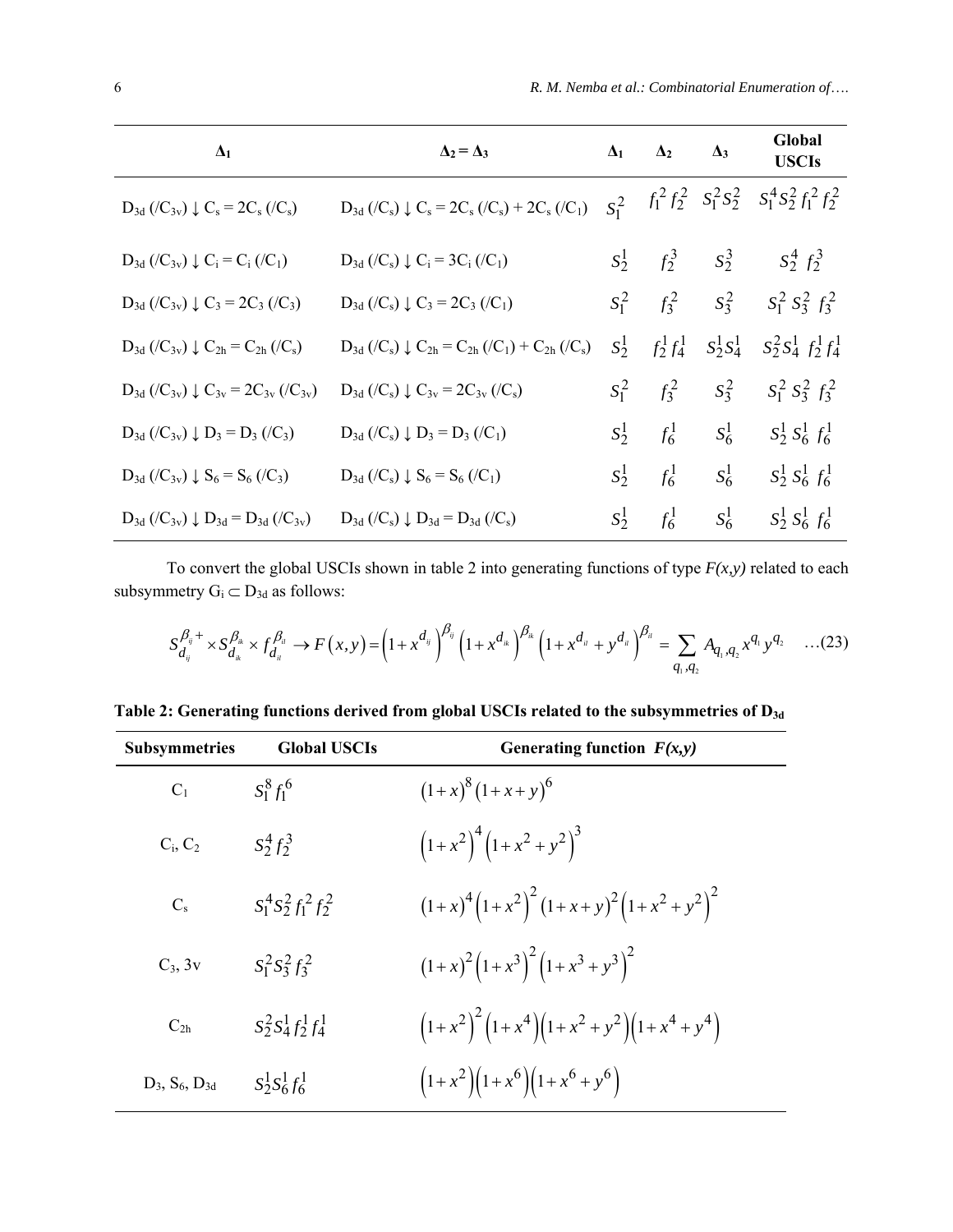The expansion of  $F(x, y)$  yields for each term  $x^{q_1} y^{q_2}$  the coefficients  $A_{q_1,q_2}$ , which are collected to form a fixed point matrix FPM  $(x^{q_1} y^{q_2})$  shown below:

$$
FPM\left(x^{q_1}y^{q_2}\right) = \begin{pmatrix}\nx \\
y \\
x^2 \\
y^3 \\
x^4\n\end{pmatrix} \begin{pmatrix}\n14 & 0 & 6 & 0 & 2 & 0 & 2 & 0 & 0 & 0 \\
6 & 0 & 2 & 0 & 0 & 0 & 0 & 0 & 0 \\
0 & 0 & 2 & 0 & 0 & 0 & 0 & 0 & 0 \\
0 & 0 & 0 & 0 & 0 & 0 & 0 & 0 & 0 \\
0 & 0 & 0 & 0 & 0 & 0 & 0 & 0 & 0 \\
0 & 0 & 4 & 0 & 4 & 0 & 4 & 0 & 0 & 0 \\
0 & 0 & 4 & 0 & 2 & 0 & 2 & 0 & 0 & 0 \\
0 & 0 & 4 & 0 & 2 & 0 & 2 & 0 & 0 & 0 \\
0 & 0 & 0 & 0 & 0 & 0 & 0 & 0 & 0 \\
0 & 0 & 0 & 0 & 0 & 0 & 0 & 0 & 0 \\
0 & 0 & 0 & 0 & 0 & 0 & 0 & 0 & 0 \\
0 & 0 & 0 & 0 & 0 & 0 & 0 & 0 & 0 \\
0 & 0 & 0 & 0 & 0 & 0 & 0 & 0 & 0 \\
0 & 0 & 0 & 0 & 0 & 0 & 0 & 0 & 0 \\
0 & 0 & 0 & 0 & 0 & 0 & 0 & 0 & 0\n\end{pmatrix}
$$

To obtain the isomer count matrix ICM ( $x^{q_1}y^{q_2}$ ) we multiply FPM ( $x^{q_1}y^{q_2}$ ) by  $M_{D_{3d}}^{-1}$  the inverse of the mark table for  $D_{3d}$ :

$$
ICM\left(x^{q_1}y^{q_2}\right) = FPM\left(x^{q_1}y^{q_2}\right) \times M_{\mathbf{D}_{3d}}^{-1} \qquad \qquad \dots (24)
$$

The rows and columns of the ICM  $(x^{q_1} y^{q_2})$  are numbers of hetero diamantane isomers given with respect to the symmetry and the degrees of substitution  $q_1$  and  $q_2$ . These results depict compounds where the diamantane carbon skeleton  $(C_{14})$  has been transformed into  $C_{14-q_1-q_2}N_{q_1}O_{q_2}$  and such series are presented in the right hand side of the *ICM* together with their corresponding mathematical expression  $(x^{q_1} y^{q_2})$  in the left hand side.

$$
ICM (x^{q_1}y^{q_2}) = \begin{pmatrix}\nx & 0 & 0 & 2 & 0 & 0 & 0 & 1 & 0 & 0 & 0 & 0 \\
y & 0 & 0 & 1 & 0 & 0 & 0 & 0 & 0 & 0 & 0 & 0 \\
x^2 & 2 & 2 & 8 & 0 & 0 & 2 & 0 & 0 & 0 & 1 \\
y^2 & 0 & 1 & 1 & 0 & 0 & 1 & 0 & 0 & 0 & 0 \\
0 & 0 & 1 & 1 & 0 & 0 & 1 & 0 & 0 & 0 & 0 \\
y^2 & 0 & 1 & 1 & 0 & 0 & 1 & 0 & 0 & 0 & 0 \\
0 & 0 & 20 & 0 & 0 & 0 & 2 & 0 & 0 & 0 & 0 \\
0 & 8 & 34 & 1 & 0 & 5 & 4 & 0 & 0 & 0 & 0 \\
0 & 8 & 34 & 1 & 0 & 5 & 4 & 0 & 0 & 0 & 0 \\
0 & 1 & 1 & 0 & 0 & 1 & 0 & 0 & 0 & 0 & 0 \\
0 & 1 & 1 & 0 & 0 & 1 & 0 & 0 & 0 & 0 & 0 \\
0 & 1 & 1 & 0 & 0 & 1 & 0 & 0 & 0 & 0 & 0 \\
0 & 1 & 0 & 0 & 0 & 0 & 0 & 0 & 0 & 0 \\
0 & 0 & 0 & 0 & 0 & 0 & 0 & 0 & 0 & 0 \\
0 & 0 & 0 & 0 & 0 & 0 & 0 & 0 & 0 & 0 \\
0 & 0 & 0 & 0 & 0 & 0 & 0 & 0 & 0 & 0 \\
0 & 0 & 0 & 0 & 0 & 0 & 0 & 0 & 0 & 0\n\end{pmatrix}
$$

It should be noted that for  $q_2 = 0$  the rows  $(x^{q_1})$  present the isomers numbers of azadiamantane series symbolized by the empirical formula  $C_{14-q_1}N_{q_1}$ . The calculations reveal that substitution under the OMV restriction of C atoms by N atoms among 8 bridgehead positions of diamantane skeleton generates for: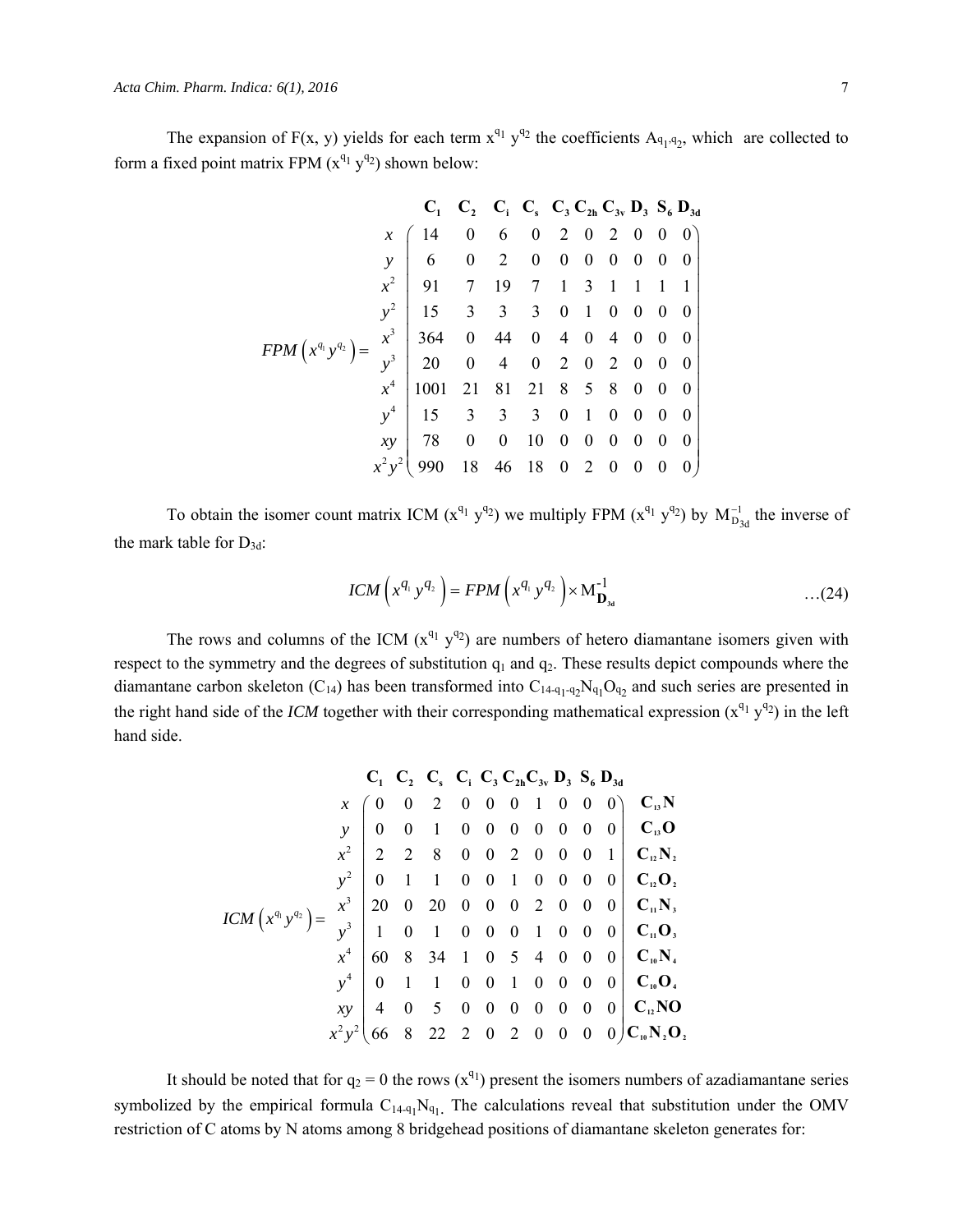$$
q_1 = 1 \rightarrow 1C_s + 1C_{3v} (C_{13}N)
$$
  
\n
$$
q_1 = 2 \rightarrow 2C_1 + 2C_2 + 8C_s + 2C_{2h} + 1D_{3d} (C_{12}N_2)
$$
  
\n
$$
q_1 = 3 \rightarrow 20C_1 + 20C_s + 2C_{3v} (C_{11}N_3)
$$
  
\n
$$
q_1 = 4 \rightarrow 60C_1 + 8C_2 + 34C_s + 1C_1 + 5C_{2h} + 4C_{3v} (C_{10}O_4)
$$

For the sake of illustration figure 2 depicts chemical graphs of 3 mono and 15 di-azadiamantane skeletons predicted by the pattern inventory.



 $q_1 = 2 \rightarrow 2C_1 + 2C_2 + 8C_s + 2C_{2h} + 1D_{3d}(\mathbf{C_{12}N_2})$ 







**Fig. 2: Chemical graphs of mono- and di-azadiamantane derivatives**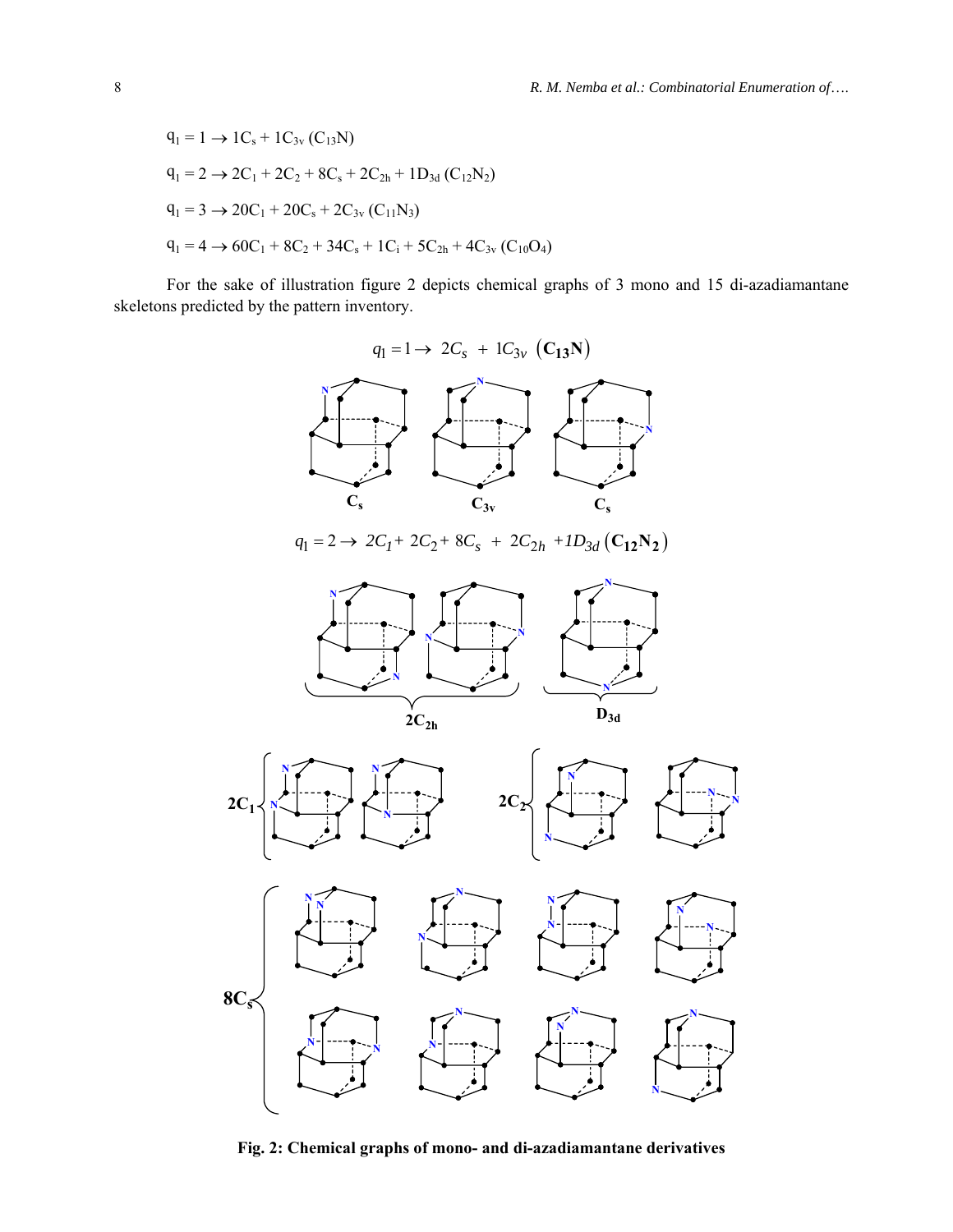In the other hand, the substitution under the OMV restriction of C atoms by O atoms among 6 bridge positions of diamantane skeleton (see rows  $(y^{q_2})$ ) generates for :

$$
q_2 = 1 \rightarrow 1C_s (C_{13}O)
$$
  
\n
$$
q_2 = 2 \rightarrow 1C_2 + 1C_s + 1C_{2h} (C_{12}O_2)
$$
  
\n
$$
q_2 = 3 \rightarrow 1C_1 + 1C_s + 1C_{2H} (C_{11}O_3)
$$
  
\n
$$
q_2 = 4 \rightarrow 1C_2 + 1C_s + 1C_{2h} (C_{10}O_4)
$$

Fig. 3 depicts chemical graphs of 1 mono, 3 di-, 3tri- and 3 tetra- oxadiamantanes analogs  $C_{14-q_2}O_{q_2}$ .



**Fig. 3: Graphs of mono-, di, tri and tetraoxa-diamantanes with their respective symmetry**

The simultaneous substitutions under the OMV restriction of C atoms by N and O atoms among 8 bridgehead and 6 bridge positions of diamantane skeleton (see rows  $(x^{q_1} y^{q_2})$ ) generate for  $q_1 = 1$  and  $q_2 = 1$ , 9 oxa-aza-diamantanes (C<sub>12</sub>NO) including  $4 C_1 + 5 C_s$  (see Fig. 4).

$$
q_1 = 1
$$
,  $q_2 = 1 \rightarrow 4 C_1 + 5 C_s (C_{12}NO)$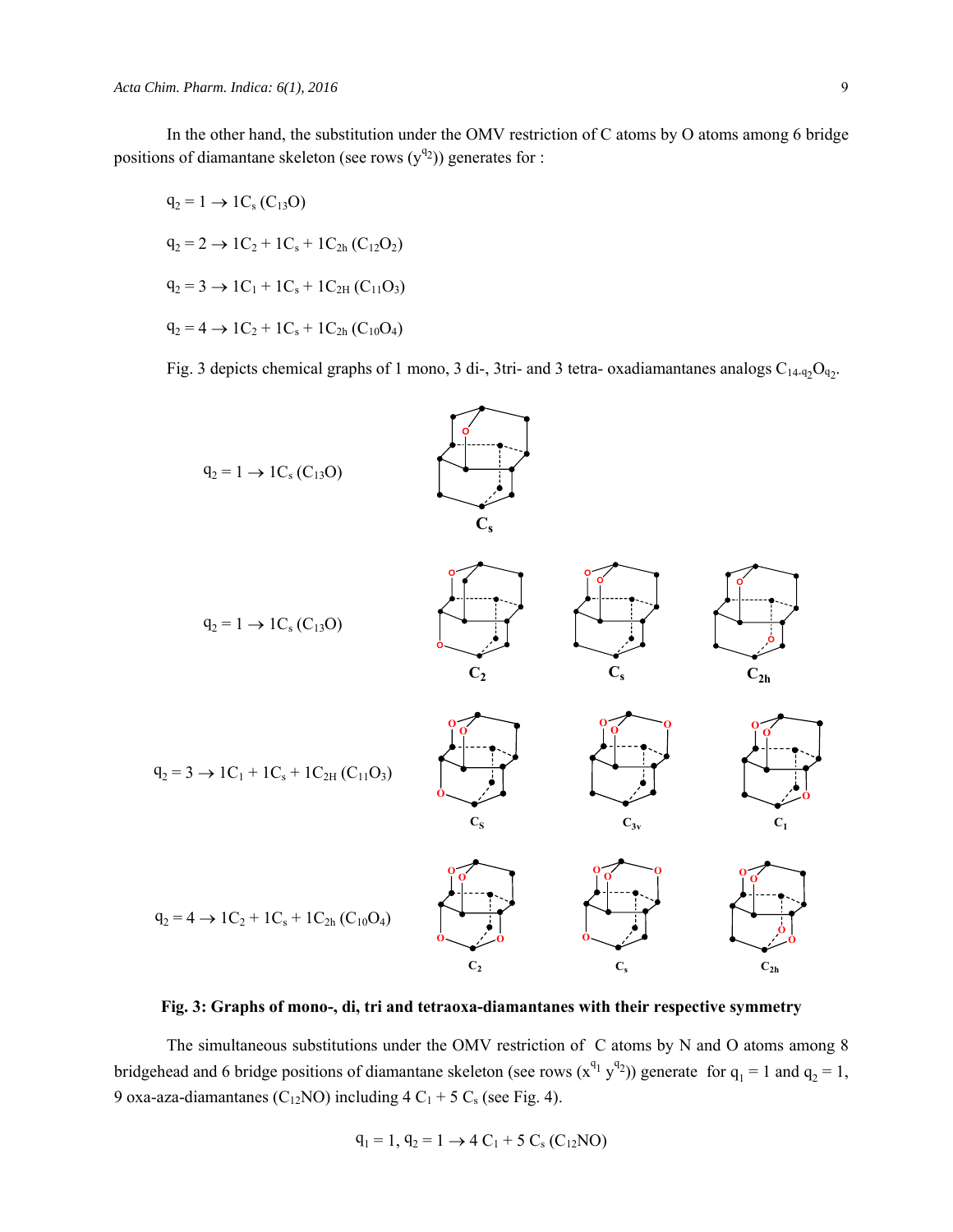

**Fig. 4: Chemical graphs of 4** *C1* **and 5** *C***s oxa-aza diamantane analogs** 

In the case where  $q_1 = q_2 = 2$  the calculations have predict :

$$
66\ C_1 + 8\ C_2 + 22\ C_s + 2C_i + 2\ C_{2h}
$$

Dioxa-diaza diamantanes (C<sub>10</sub>N<sub>2</sub>O<sub>2</sub>). Fig. 5 presents for illustration chemical graphs for 2*C<sub>i</sub>*, 2*C<sub>2h</sub>* and 8  $C_2$  diamantane analog skeletons.



**Fig. 5: Chemical graphs of 2**  $C_i$ , 2  $C_{2h}$  and 8  $C_2$  dioxa-diaza diamantane analogs

## **CONCLUSION**

The pattern inventory presented in this study is applicable to the enumeration of series of heterocyclic aza-, oxa- and oxa-aza-diamantane skeletons symbolized by the general empirical formula  $C_{14\cdot q_1\cdot q_2}N_{q_1}O_{q_2}$ . The results have shown that for fixed values of the degrees of substitutions  $q_1$  and  $q_2$  the